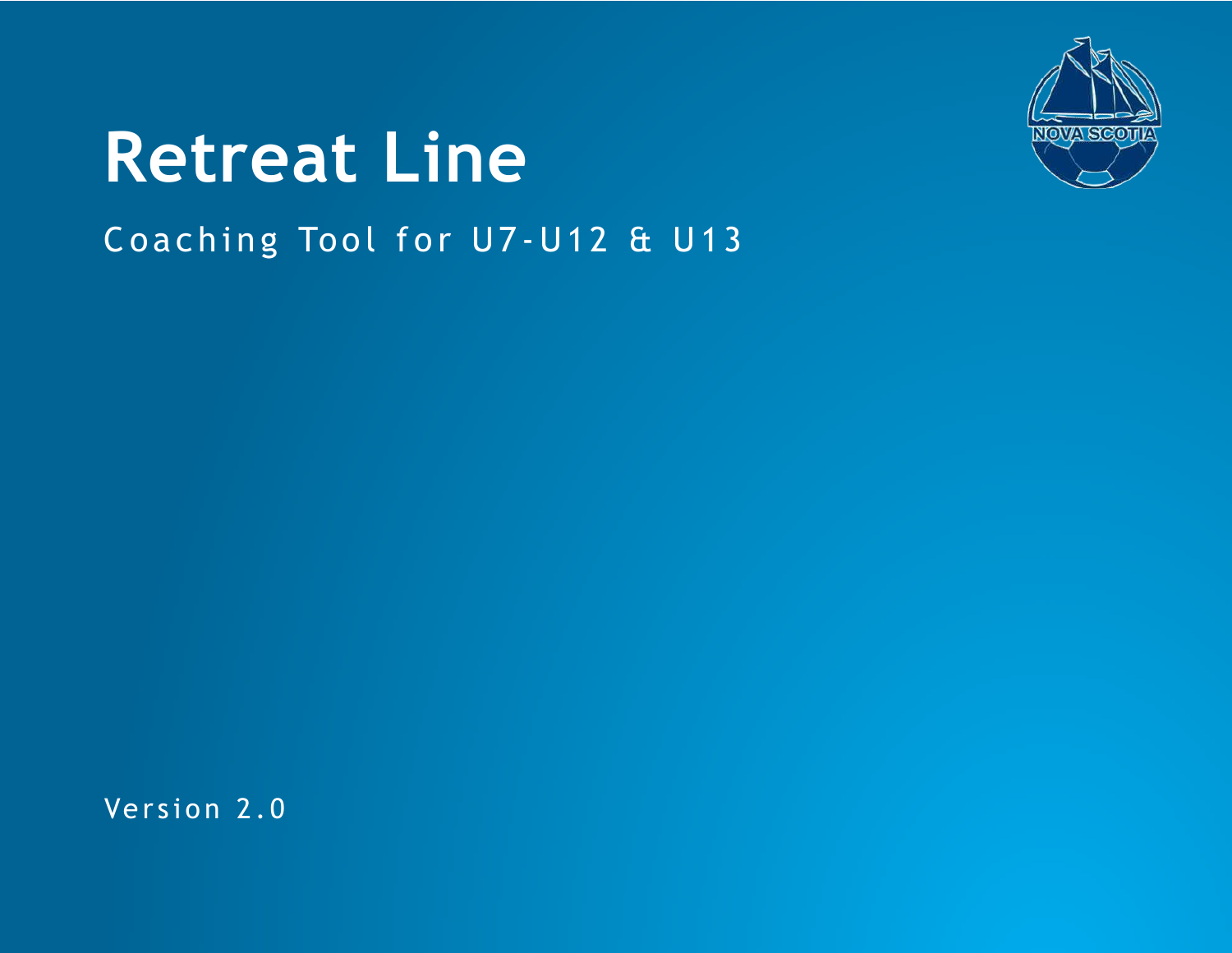# **Contents**

| Introduction                           | 3 |
|----------------------------------------|---|
| Four Corner Approach                   | 4 |
| <b>Player Focused</b>                  | 4 |
| Research from the Scottish FA          | 5 |
| Summary                                | ხ |
| <b>Retreat Line Procedure</b>          | 6 |
| Outline                                | 6 |
| <b>Making the Right Decision</b>       | 6 |
| Retreat Line Location - 5v5 (Halfway)  |   |
| Retreat Line Location - 7v7 (Thirds)   |   |
| Retreat Line Location - 9v9 (Thirds)   |   |
| Nova Scotia Soccer League U13AA        | 8 |
| Retreat Line Location - 11v11 (Thirds) | 8 |
| Review                                 | 9 |
| Summary                                | 9 |
|                                        |   |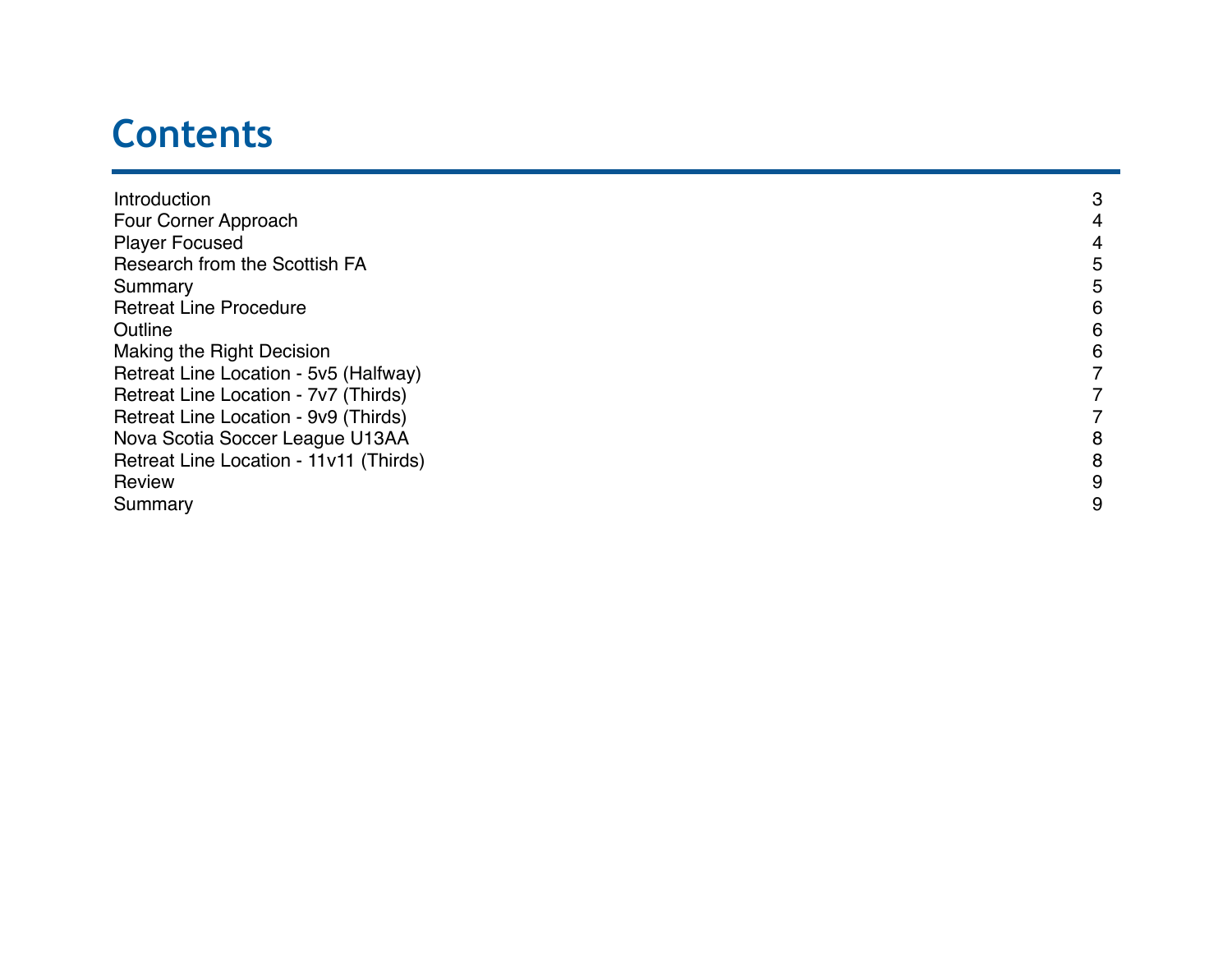### **Introduction**



This document supports the introduction of the retreat line, helping coaches, players, parents, game leaders and officials understand its use and ways to help develop players. Soccer should be played with an efficient, economical, measured, possession based approach, where pass quality combined with intelligent and timely support and movement lead to progress and penetration through the thirds of the field to provide goal scoring opportunities, If counter attacking possibilities are denied. All players on the field should be comfortable in possession of the soccer ball in a game situation.

The world of soccer is evolving and Canadian youth must also evolve with the game. The modern game now evolves around maintaining possession of the ball, with controlled, precise build up play starting with the goalkeeper. Players must understand the right time to play forward and/or backwards.

To enable youth players to play this style of soccer they must learn to play through the thirds of the field and have the ability to maintain possession throughout the whole field, while under pressure. Every player on the field must become comfortable in possession of the ball. Possession based soccer should become their default style of play.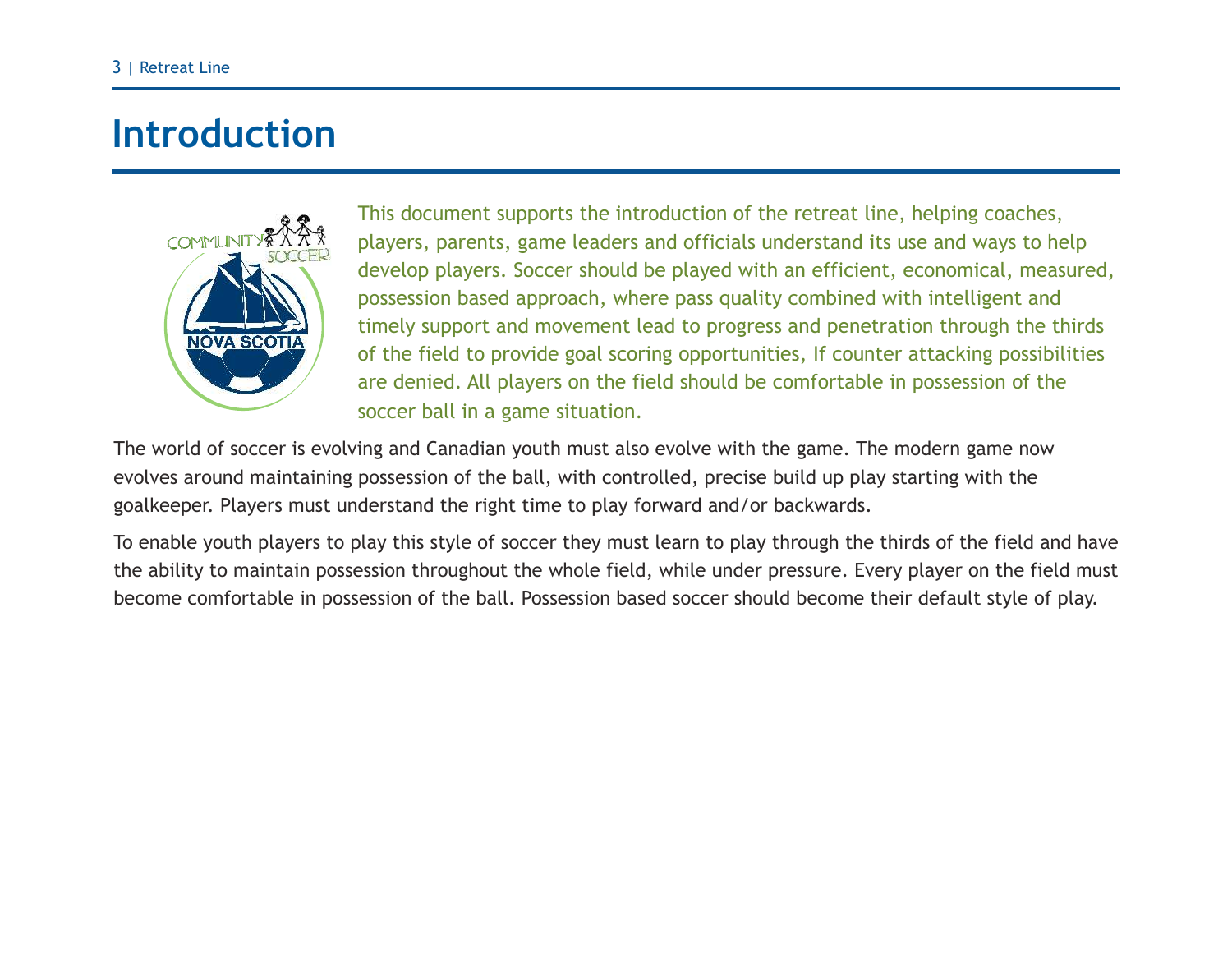### **Four Corner Approach**

The Four Corner Model outlines the factors that need to be considered as a young player grows and develops in the game. Each of the corners is connected and relies on support from the other three areas. This model highlights the development of implanting the retreat line.

#### Player Focused

The Four Corner LTPD model consists of technical, psychological, physical and social/emotional components Each corner of the model reflects a wide aspect of a player's development that has to be considered The gradual progressive development of players is fundamental to the enjoyment, technical competency and retention in the game The Four Corner approach places the player at the centre of the development process with soccer experiences that meet the four key needs of the player.

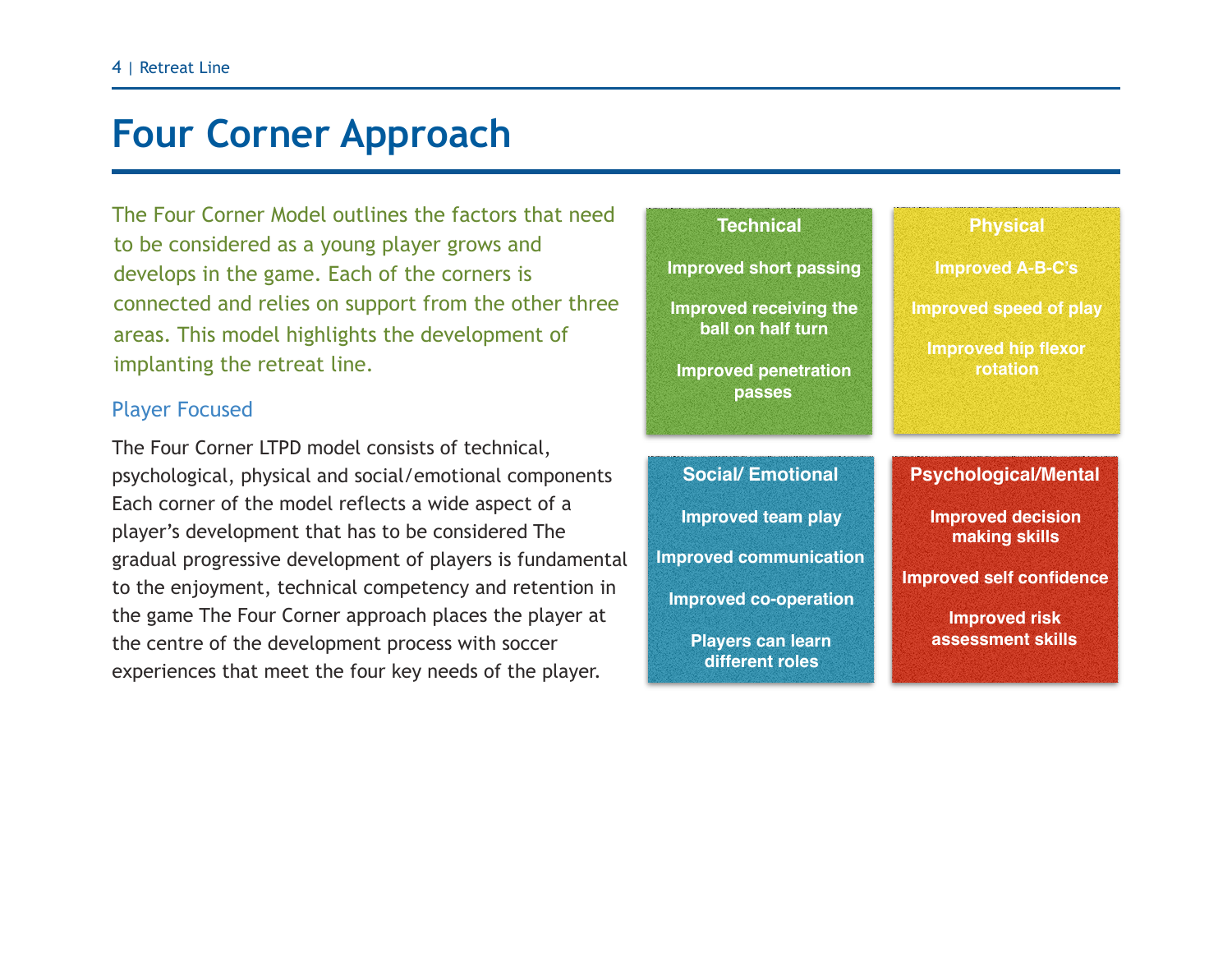#### 5 | Retreat Line

### Research from the Scottish FA

| Format                                 | $ U9 -$ Less than three $ U9 -$ Sequence of<br><b>passes</b> | <b>passes</b> | $ U11 -$ Less than three $ U11 -$ Sequence of<br><b>Dasses</b> | <b>passes</b> |
|----------------------------------------|--------------------------------------------------------------|---------------|----------------------------------------------------------------|---------------|
| <b>Retreat Line Used</b>               | 68%                                                          | 32%           | 58%                                                            | 42%           |
| <b>Retreat Line Not</b><br><b>Used</b> | 89%                                                          | 11%           | 71%                                                            | 29%           |

| Format                                                    | Less than three passes | Sequence of passes |
|-----------------------------------------------------------|------------------------|--------------------|
| Outcome if 1st Pass is long from the<br>retreat line      | $\vert 84\%$           | 16%                |
| Outcome if 1st Pass is short from the 56%<br>retreat line |                        | 44%                |

#### Summary

- Its evident that the retreat line generates a higher success rate for passing sequences when being used.
- The u9 success rate was over 21% higher when the retreat line was used.
- In the u11s games there was a difference of 13% when the retreat line was in use.
- The type of pass made once in the retreating area is also significant. The finding established conclusively that if a player plays a long pass (over 15 meters) it will reduce the chance of generating a passing sequence.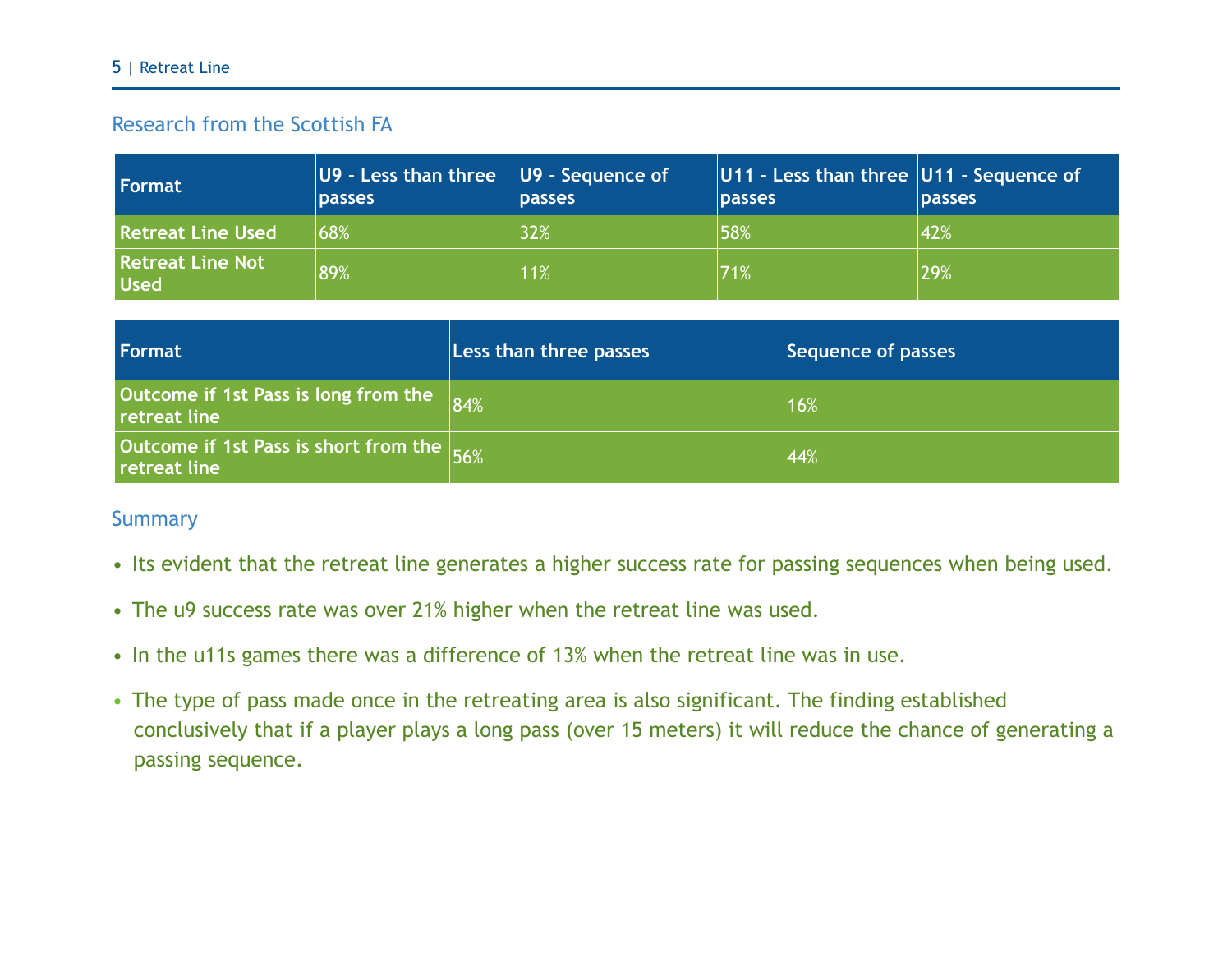### **Retreat Line Procedure**



#### **Outline**

The retreat line will come into play when the ball has gone out for a goal kick or when the goalkeeper has the ball in his/her arms.

All opponents must be behind the retreat line and cannot cross the retreat line until:

- the moment the keeper has played the ball from a goal kick OR,
- has released the ball from their hands when in possession

#### Making the Right Decision

Sometimes the correct pass is a longer one, for example, if the goalkeeper spots a 1v1 between their team's centre forward and an opposition defender; this is still seen as good play. It is permissible for the goalkeeper to play quickly without having to wait for all the players to retreat, to counter attack effectively, and this is the choice of the goalkeeper. This supports the development of decision making skills in young players at U11 & U12 - whether to play shorter or longer and the speed of their distribution. **However, the use of drop kicks in not permitted in 5v5 and players must play short.**

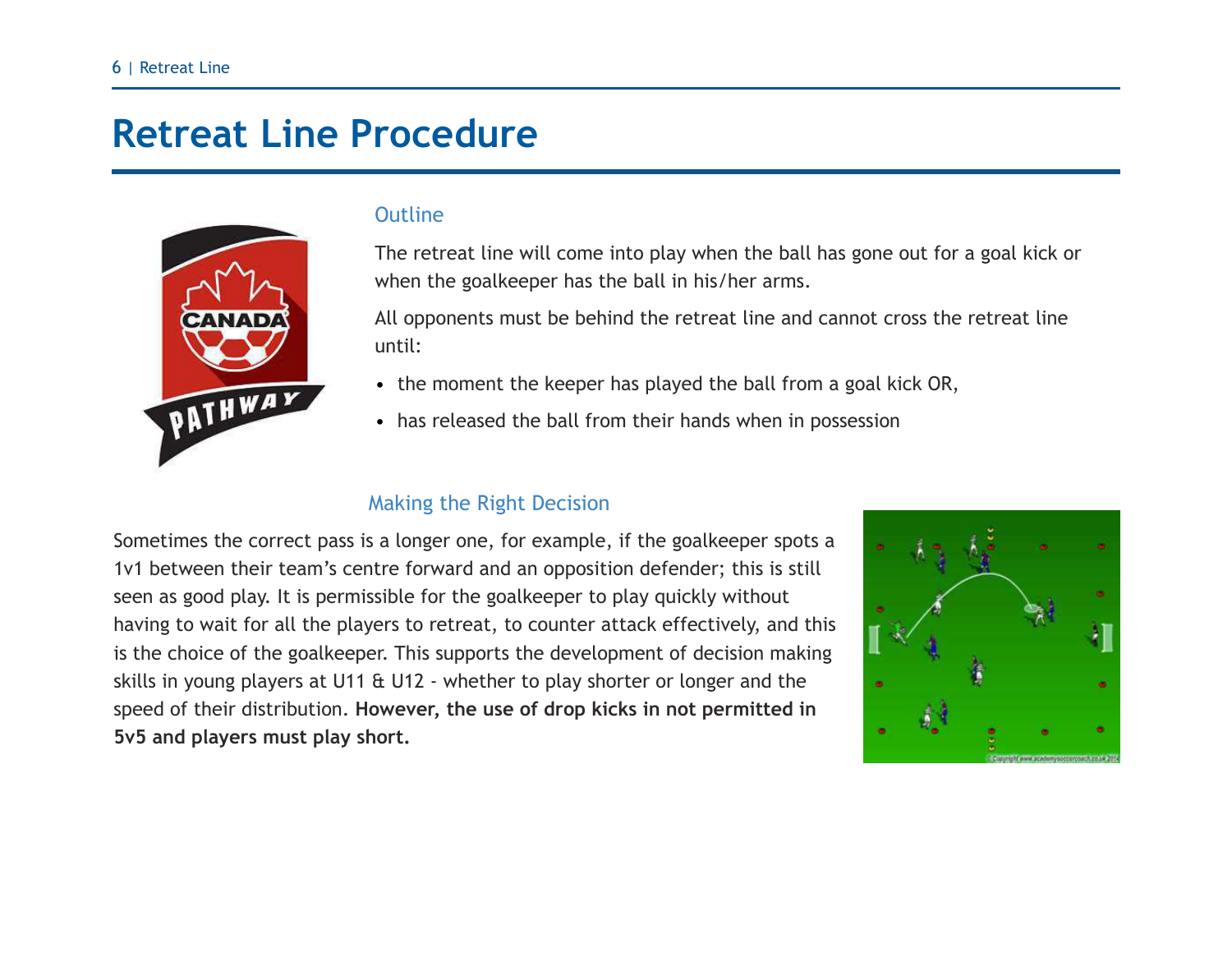#### 7 | Retreat Line







#### Retreat Line Location - 5v5 (Halfway)

U7-U8 outdoor/indoor & U9-U10 indoors will play 5 aside and the retreat line will be functional at the halfway line. In addition, goalkeepers cannot drop kick and must play short.

**Note - Goalkeepers cannot punt the ball in 5v5.**

#### Retreat Line Location - 7v7 (Thirds)

U9-U10 outdoor & U11, U12 & U13AA indoor will play 7-aside and the retreat line will be functional third way down the field. Goalkeepers can play drop kicks if the decision is the right one at U11,U12 & U13AA only.

#### Retreat Line Location - 9v9 (Thirds)

U11, U12 & U13 (A/B) outdoor will play 9-aside and the retreat line will be functional third way down the field. Goalkeepers can play drop kicks if the decision is the right one.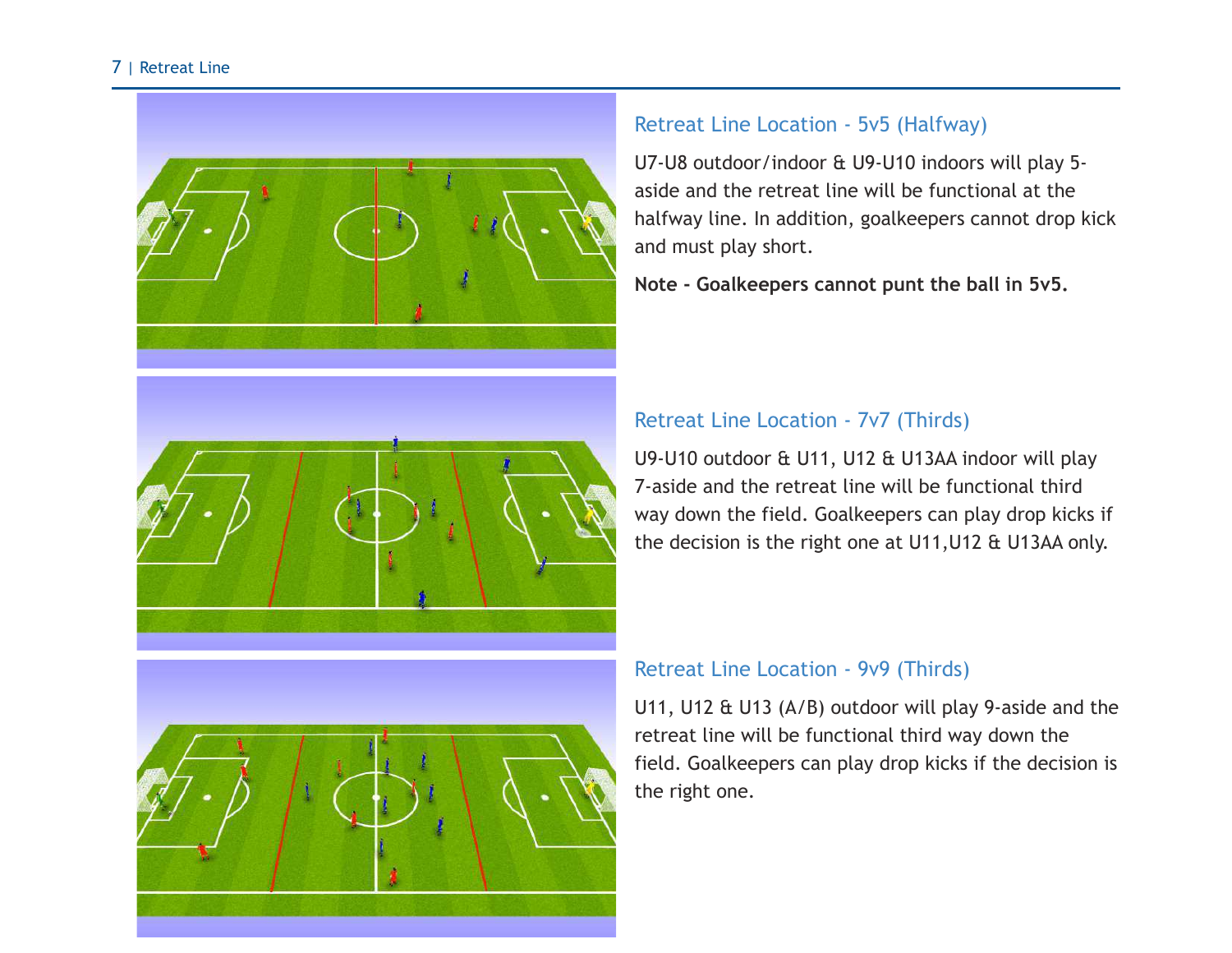# **Nova Scotia Soccer League U13AA**





### Retreat Line Location - 11v11 (Thirds)

U13AA outdoor will play 11-aside and the retreat line will be functional third way down the field. Goalkeepers can play drop kicks if the decision is the right one.